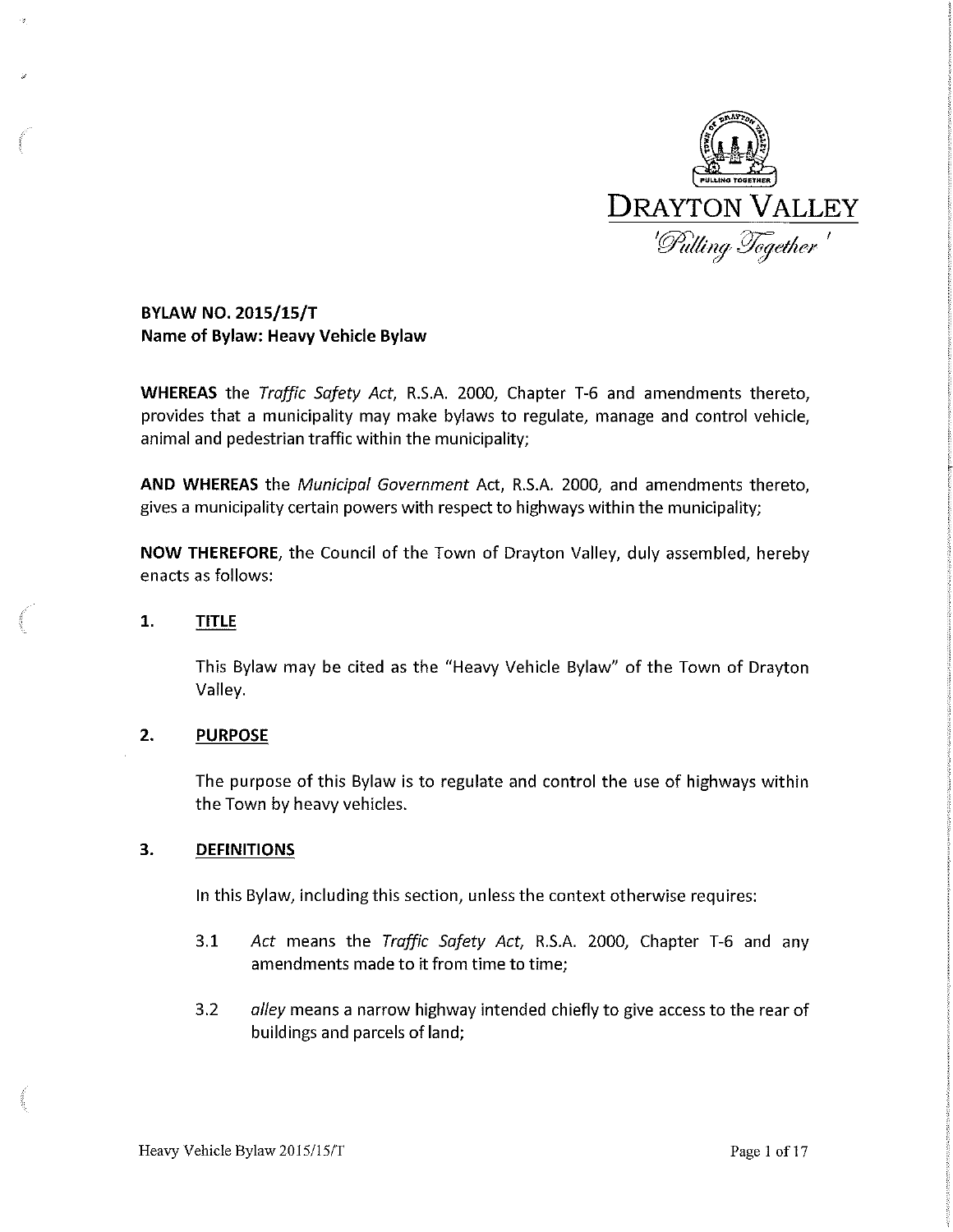- 3.3 *boulevard* means, that part of a highway that:
	- a. is not roadway, and
	- b. is that part of a sidewalk or walkway that is not specifically adapted to the use of, or ordinarily used by, pedestrians;
- 3.4 *bus* means a motor vehicle
	- a. that is designed for carrying eleven {11) or more persons, including the person driving the vehicle, and
	- b. that is used, or intended to be used, for the transportation of persons;
- 3.5 CAD means the Town of Drayton Valley Chief Administrative Officer, who may also be referred to as the Town Manager;
- 3.6 *Certificate Weight {CW)* shall mean the gross weight of all axles for which a vehicle is, or could be, registered as the maximum allowable weight for the various configurations as defined in the Act as amended from time to time;
- 3.7 *commercial vehicle* shall bear the definition ascribed to it by the Act and amendments thereto;
- 3.8 *Council* means the Municipal Council for the Town of Drayton Valley;
- 3.9 *gross weight* means:
	- a. in respect of a single axle of a vehicle, the total weight that a single axle transmits to the highway;
	- b. in respect of an axle group of a vehicle, the sum of the weights transmitted to the highway by all of the axles within the axle group; and
	- c. in respect of all of the axles of a vehicle, the sum of the weights transmitted to the highway by all of the axles of a public vehicle;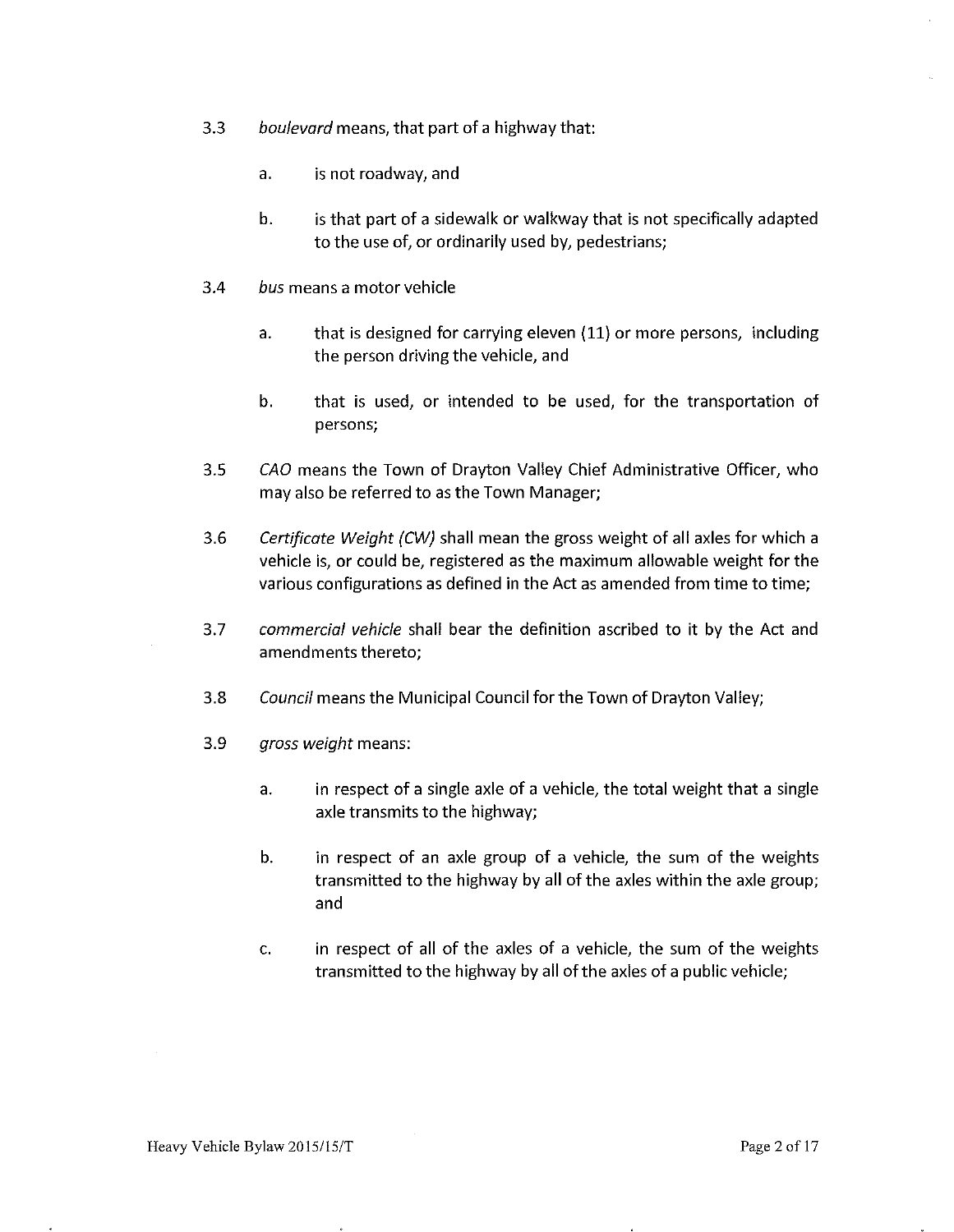- 3.10 *heavy vehicle* means a vehicle, with or without a trailer attached, that has a certificate weight or registered weight or maximum weight of more than seven thousand five hundred (7,500 kg) kilograms (sixteen thousand five hundred (16,500 lbs.) pounds) or exceeds ten (10) meters (thirty-two (32') feet) in length, but does not include recreational vehicles used or passenger vehicles for non-commercial use;
- 3.11 *heavy vehicle route* means a highway so designated in Schedule "A" attached hereto, and forming part of this Bylaw;
- 3.12 *highway* means any thoroughfare, street, road, trail, avenue, parkway, viaduct, lane, alley, square, bridge, causeway, trestle-way or other place, whether publicly or privately owned, any part of which the public is ordinarily entitled or permitted to use for the passage or parking of vehicles, and includes:
	- a. a sidewalk (including a boulevard portion thereof);
	- b. where a ditch lies adjacent to and parallel with the roadway, the ditch; and
	- c. where a highway right-of-way is contained between a property line and one side of the roadway, all land between the property line and the edge of the roadway, as the case may be, but does not include a place declared by the Lieutenant Governor in Council not to be a highway;

but does not include a place declared by regulation passed pursuant to the Act not to be a highway;

- 3.13 *intersection* means the area embraced within the prolongation or connection of:
	- a. the lateral curb lines, or if none; and
	- b. the exterior edges of the roadways,

of two (2) or more highways, which join one another at an angle whether or not one highway crosses the other;

3.14 *loading and unloading* means the packing or unpacking of product, merchandise or people from a vehicle stopped for a period of time as may be indicated by a traffic control device;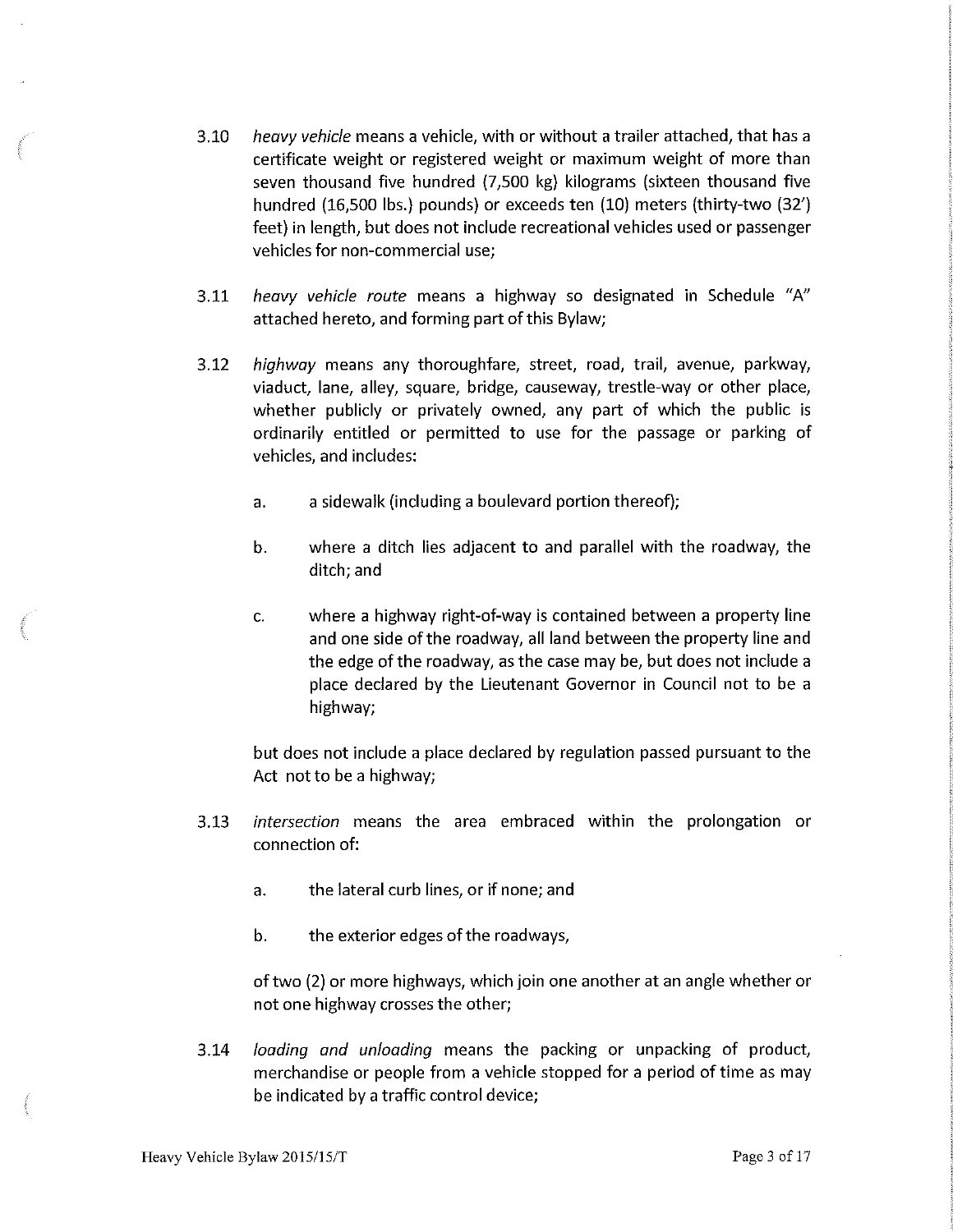- 3.15 *maximum allowable weight* means the weight that may be borne by a single axle, an axle group or all of the axles of a vehicle as established by the Commercial Vehicle Weight Regulations of the Act;
- 3.16 *operate ar ape rating* means to drive, or be in actual physical control of, a vehicle;
- 3.17 *aperatar* means a person who drives a vehicle or operates equipment as the owner;
- 3.18 *owner* means the person named as the registered owner of the vehicle and includes any person renting a vehicle or having the exclusive use of a vehicle under a lease that has a term of more than thirty (30) days or otherwise having the exclusive use of a vehicle for a period of more than thirty (30) days;
- 3.19 *park* means to allow a vehicle (whether occupied or not) to remain standing in one place, except:
	- a. when standing temporarily for the purpose of, and while actually engaged in, loading or unloading passengers or goods; or
	- b. when standing in obedience to a Peace Officer or traffic control device;
- 3.20 *Peace Officer* means a person appointed as a Peace Officer pursuant to section 7 of the *Peace Officer Act*, S.A. 2006, Chapter P-35, and also includes but is not limited to a Police Officer, Royal Canadian Mounted Police Officer, Special Constable, Bylaw Enforcement Officer, or a person designated by Council to enforce the provisions of this Bylaw;
- 3.21 *permit* means a permit issued by the CAO pursuant to this Bylaw.
- 3.22 *person* includes a corporation, partnership, or individual, and the heirs, executors, administrators or other legal representative of an individual, joint venture, proprietorship, association, or society;
- 3.23 *public place* means any highway, parkland, public bridge, road, lane, footway, square, court, alley, or passage, whether a thoroughfare or not, and includes any open space to which the public may have or are permitted to have access whether on payment or otherwise, that is owned by the Town;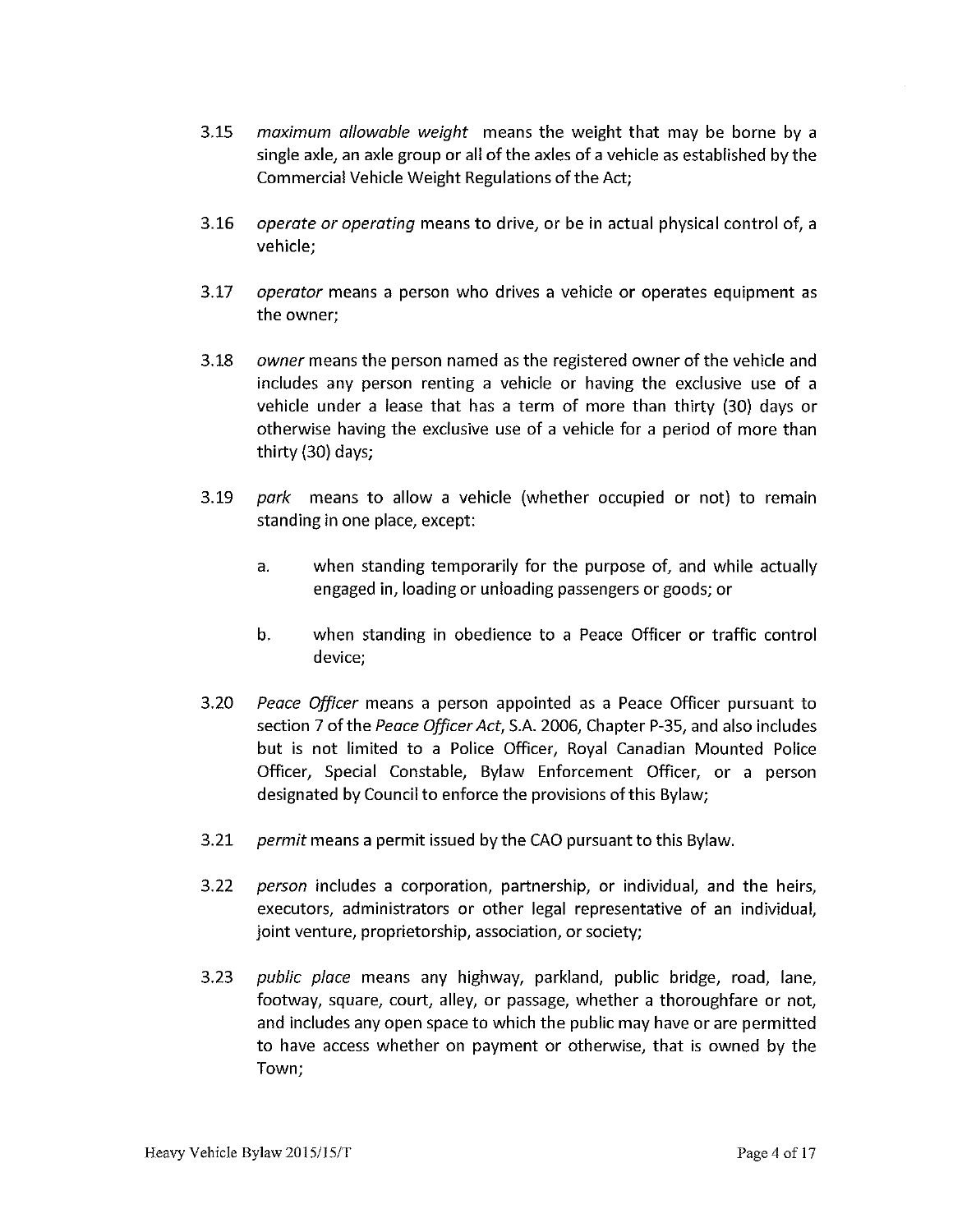- 3.24 *road ban* means a restriction on the maximum allowable weight of a commercial vehicle that may use a highway;
- 3.25 *roadway* means that part of a highway intended for use by vehicular traffic, and for the purposes of this Bylaw, means roadways within the Town;
- 3.26 *time* as referred to in this Bylaw, shall mean either Mountain Standard Time or Mountain Daylight Savings Time, whichever is proclaimed to be in effect by the Province of Alberta;
- 3.27 *Town* means the municipal corporation of the Town of Drayton Valley;
- 3.28 *traffic control device* means any sign, signal, marking or device placed, marked or erected under the authority of the Act or this bylaw for the purpose of regulating, warning or guiding traffic;
- 3.29 *trailer* means a vehicle so designed that it:
	- a. may be attached to or drawn by a motor vehicle or tractor;
	- b. is intended to transport property or persons; and
	- c. includes any vehicle defined by regulation as a trailer, but
	- d. does not include machinery or equipment used in the construction or maintenance of highways;
- 3.30 *vehicle* means a device in, upon, or by which a person or thing may be transported or drawn upon a highway and includes a combination of vehicles but does not include a mobility aid;
- 3.31 *Violation Tag* means a tag or similar document issued by the Town for the purpose of notifying a person that an offence has been committed for which a prosecution may follow;
- 3.32 *Violation Ticket* means a ticket issued pursuant to Part 2 of the *Provincial Offences Procedure Act,* RSA 2000, chapter P-34.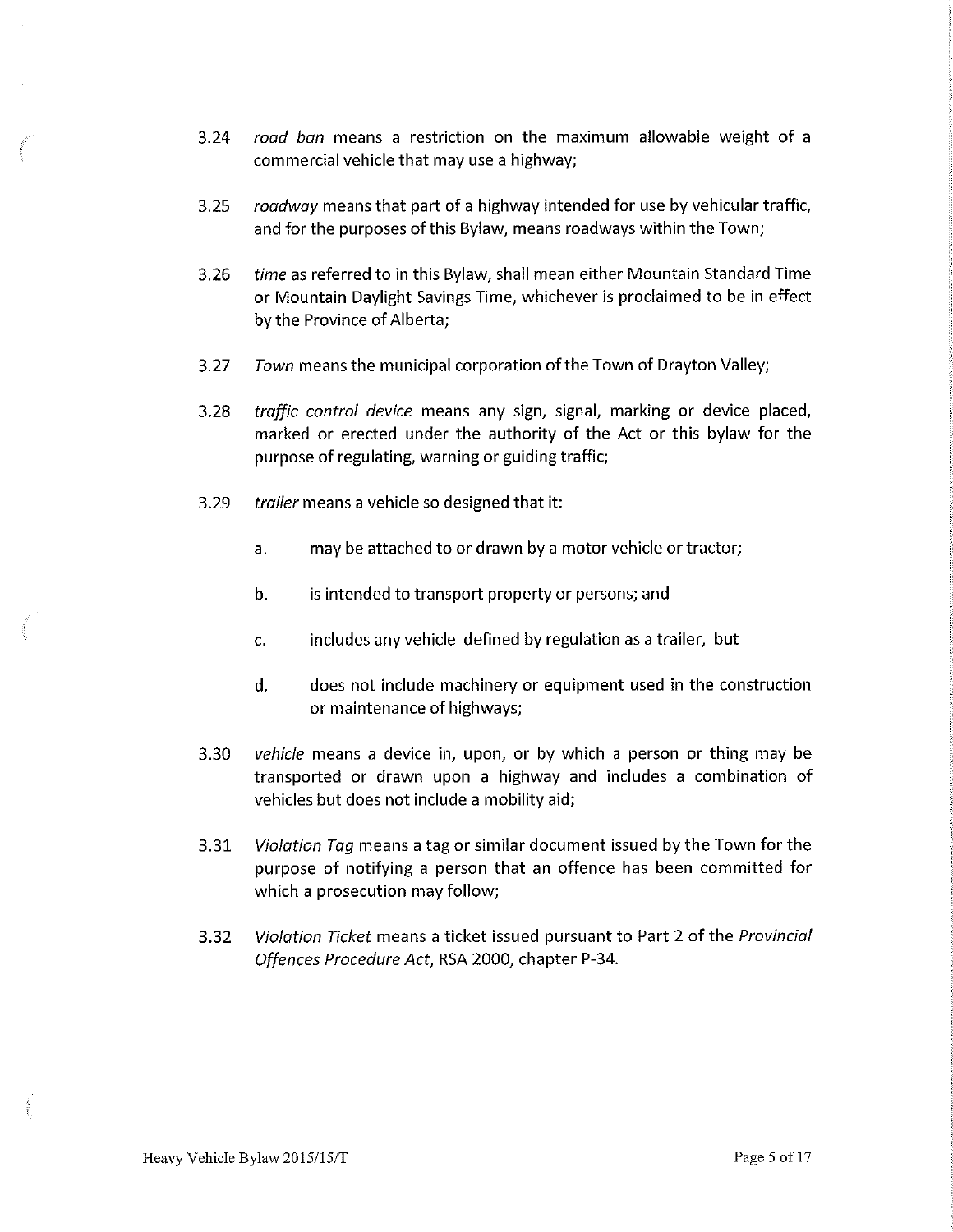## **4. APPLICATION AND OVERARCHING AUTHORITY**

- 4.1 This Bylaw applies to municipal property and highways under the direction, control and management of the Town and nothing in this Bylaw authorizes, or in any way affects, the operation of a vehicle on any provincial highway.
- 4.2 Nothing in this Bylaw relieves any person from complying with any provision of any federal or provincial legislation affecting vehicles, including without restriction, the Act and all applicable regulations thereunder.
- 4.3 Notwithstanding anything in this Bylaw, no person shall act in contravention of:
	- a. the directions of a Peace Officer acting in the course of his or her employment duties; or
	- b. in the absence of circumstances set out under subsection 4.3(a), a traffic control device placed by or under the direction of the Town.
- 4.4 No Person other than a Peace Officer shall attempt to direct or regulate traffic or place anything resembling a traffic control device other than with the permission or delegation of, and in accordance with any conditions imposed by, the CAO.

## **5. HEAVY VEHICLE ROUTE**

- 5.1 No person shall operate or park a heavy vehicle on a highway other than a highway specified in Schedule "A" attached hereto, without first obtaining a permit to do so from the CAO.
- 5.2 No person shall park a heavy vehicle for more than one hundred and twenty (120) minutes on any highway within the Town, and at no time shall a heavy vehicle be parked within five (5 m) meters (sixteen (16') feet) of a driveway or intersection.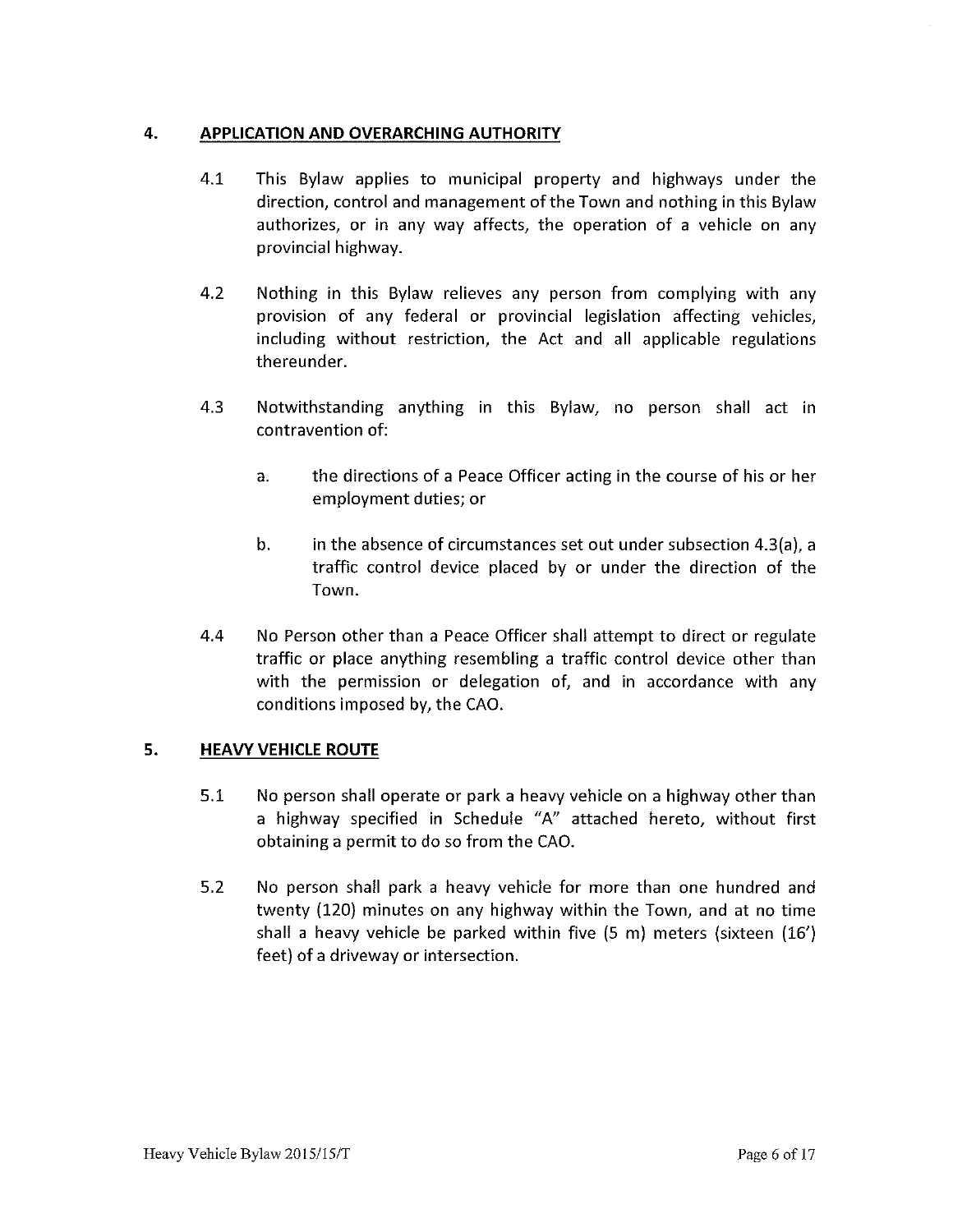### **6. EXEMPTIONS**

- 6.1 The following shall not be deemed to be in contravention of Section 5 if the heavy vehicle was being operated on the most direct and practicable route between the premises or location concerned and the nearest heavy vehicle route for the purpose of:
	- a. delivering or collecting goods or merchandise to or from, or providing services at, the premises of bona fide customers or businesses;
	- b. moving a building for which the necessary moving permit has been issued by the Town;
	- c. towing a disabled vehicle from a prohibited highway to a heavy vehicle route and beyond, by way of the nearest heavy vehicle route; or
	- d. in the case of a vehicle which has broken down and the operator has been unable to have it towed or repaired, despite legitimate efforts to do so, within one hundred and twenty (120) minute timeframe noted in Section 5.
- 6.2 A Person driving a bus shall not be deemed to be in contravention of Section 5 if the bus is in the process of transporting, loading or unloading passengers or a permit has been issued under Section 5.1 to allow highway travel.
- 6.3 Persons that have more than one delivery, collection or service in the same area may make all deliveries, collections or services within that area before proceeding by the most direct and practical route to the nearest heavy vehicle route. In this Section, an "area" is defined as one that is bordered on all sides by one or more of the following:
	- a. heavy vehicle routes,
	- b. dangerous goods routes,
	- c. Town boundary.
- 6.4 Nothing in this Section shall be deemed to exempt any person from the provision of Section 4 inclusive of this Bylaw.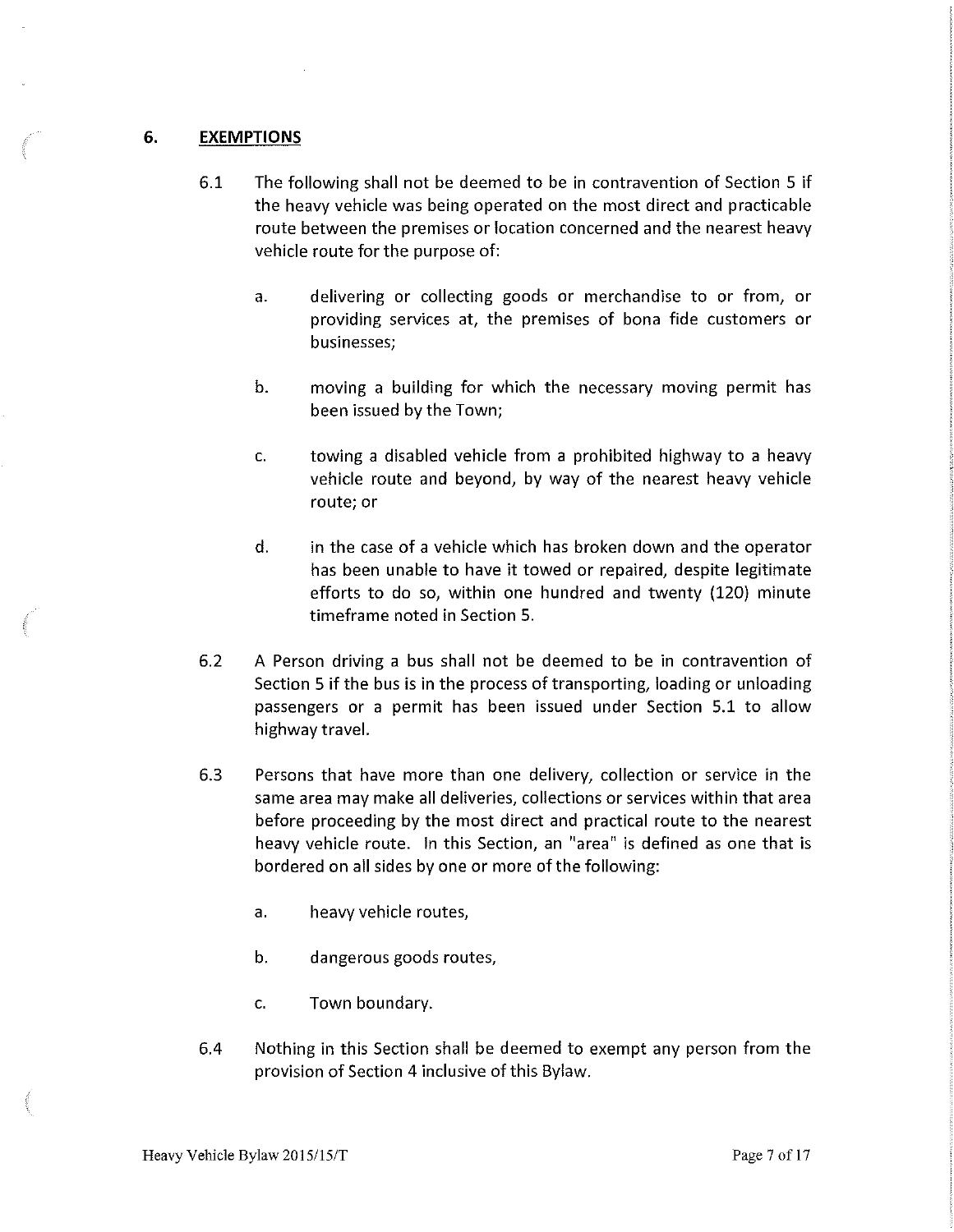## **7. OVER-WEIGHT AND OVER-DIMENSIONAL PERMITS**

No person shall operate, or permit to be operated, within the Town a vehicle in excess of the maximum allowable weight or dimension limits established by the Act, without first obtaining a permit to do so from the CAO.

## 8. **OFF-ROUTE /OVER-WEIGHT PERMITS**

- 8.1 A person applying for a permit to operate a vehicle that has a maximum allowable weight that exceeds seven thousand five hundred (7,500 kg) kilograms but does not exceed the allowable gross weight for the type of vehicle, or a vehicle that exceeds ten (10 m) metres in length, other than on a heavy truck route, shall pay to the Town the amount specified in the Town's annual Fee Schedule.
- 8.2 An applicant may be issued an open permit for any number of trips or for such a period of time as the CAO deems advisable. The CAO may issue the permit with any restrictions or conditions he/she deems appropriate, or the CAO may refuse the permit for any reason. A person to whom a permit is issued shall comply with the restrictions or conditions imposed on the permit.
- 8.3 Any person required to obtain a permit pursuant to this section, may obtain such permit by providing the information required for the permit to the CAO by telephone, fax or electronic mail, providing that the applicant has previously signed an agreement to pay all damage caused to the highway, or any works made or done over, upon or under the same, as a result of operations and conveyance or movement of the vehicle or machinery.
- 8.4 Any permit issued pursuant to this part, a copy of same, or bona fide permit number must be in possession of the operator of the said vehicle and such permit, copy of same, or bona fide number shall be produced to a Peace Officer on demand.

## **9. WEIGHT DISPUTE**

In the case of any dispute arising as to the weight of any vehicle, the certificate weight is deemed to be the actual weight of the vehicle, or, where practical, the vehicle shall be weighed upon a certified scale, and the certificate of the person weighing the vehicle shall be deemed conclusive.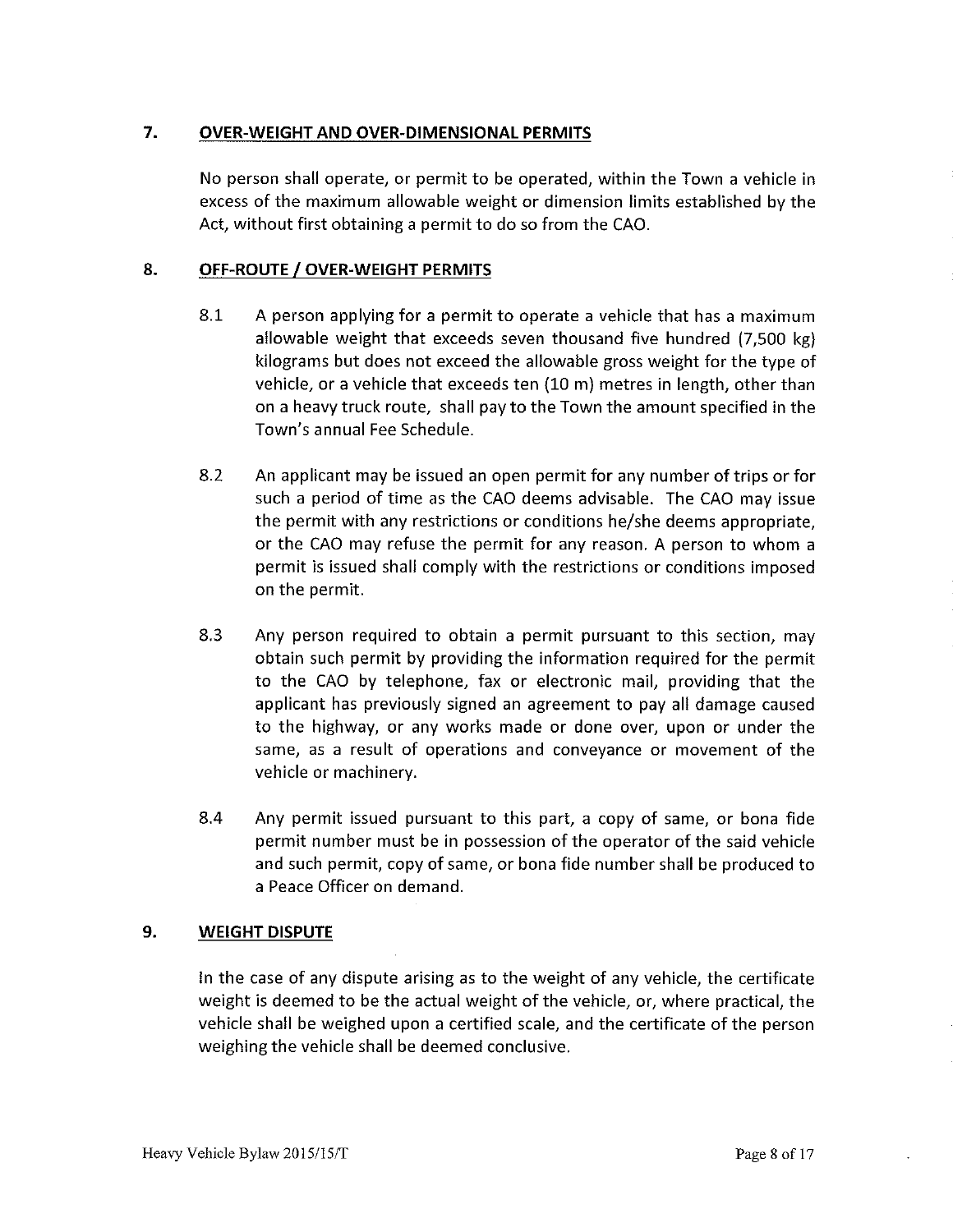#### **10. TEMPORARY LOAD LIMITS (ROAD BANS)**

- 10.1 The CAO is hereby authorized in case of unfavourable road conditions to impose road bans upon Town highways and to lift road bans when appropriate.
- 10.2 When a road ban is imposed the CAO shall post traffic control devices along the highway to provide notice of the road ban.
- 10.3 No person shall operate or park a vehicle on a highway in contravention of prohibitions stated on a traffic control device placed to give notice of the road ban.

#### **11. MOVE BUILDING**

- 11.1 No person shall use any highway of the Town to move a building or part of a building from:
	- a. one site to another within the Town,
	- b. a site outside of the Town to a site within the Town, or
	- c. a site within the Town to one outside the Town,

until the owner of such building or the owner of the moving company has obtained a moving permit granted by the CAO. For the purposes of this section, a building is as defined in the *Alberta Building Code.* 

- 11.2 Such moving permit, a copy of same, or a bona fide permit number, must be in the possession of the operator of a vehicle used for moving a building or part of a building and shall be produced to a Peace Officer on demand.
- 11.3 The person wishing to move a building or over-dimensional load shall ensure there are sufficient pilot vehicles to escort the move in safety.
- 11.4 In the event any municipal services, including but not limited to police service, Public Works, Bylaw Enforcement or Fire Department, are required to assist with the move, the person responsible for the move shall pay to the Town the amount specified in the Town's annual Fee Schedule.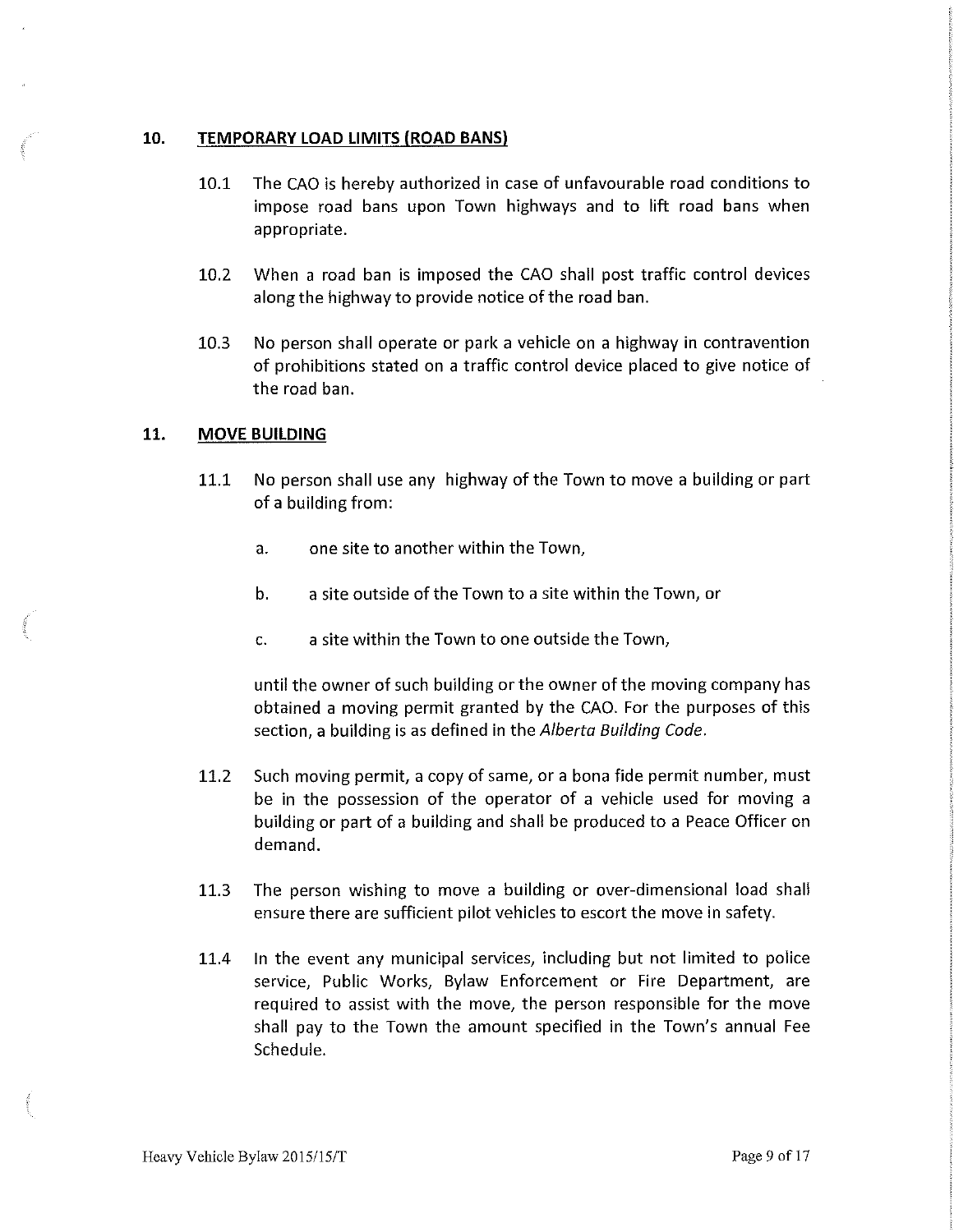## **12. PERMITTED HEAVY VEHICLE PARKING**

Parking of a heavy vehicle is allowed on lands zoned to a commercial or industrial land use district that is located on a heavy vehicle route within the Town, in accordance with the Town's Land Use Bylaw. Any other parking of heavy vehicles on lots constitutes an offence under this Bylaw.

## **13. VIOLATION OF PERMIT CONDITIONS**

Any person who violates the provisions contained in the permit issued under this Bylaw is guilty of an offence.

## 14. **REVOKING PERMITS**

- 14.1 The CAO may, in writing, alter, suspend or revoke a permit issued by his or her office in accordance with this Bylaw if it is determined that:
	- a. the permit was issued in error;
	- b. the permit was issued based on incorrect information supplied to the Town;
	- c. the permit issued is in violation of this or any other Bylaw or resolution; or
	- d. circumstances exist whereby the CAO, acting reasonably, determines that the permit should be altered, suspended or revoked.
- 14.2 In suspending or revoking the permit, the CAO may require that the highway be made passable to the satisfaction of the Town.
- 14.3 If a permit is suspended or revoked, all activity for which a permit is required and that is being performed without a permit shall be stopped immediately and the person performing the work shall be liable for costs incurred in making the highway passable.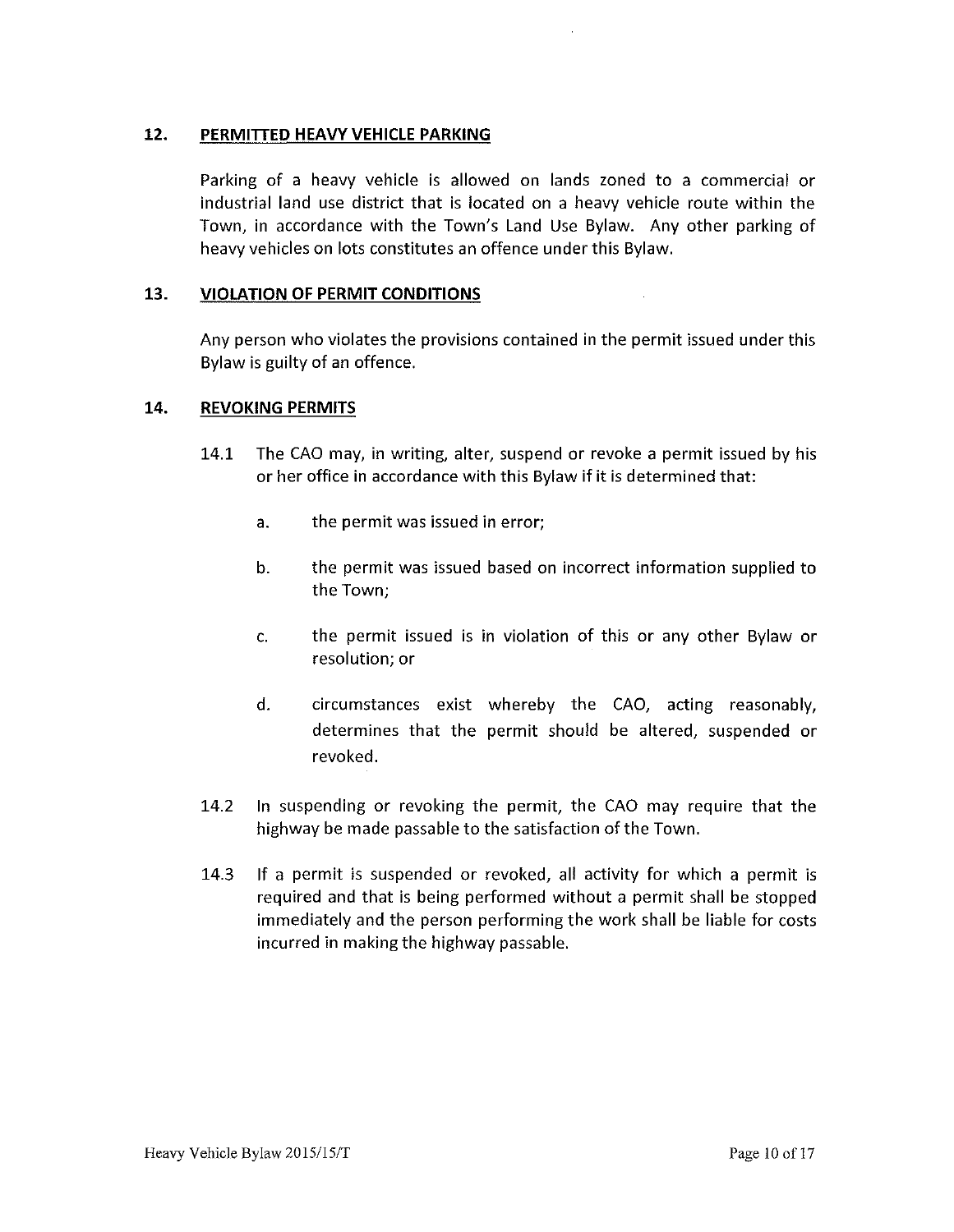### **15. REMOVAL OF VEHICLES**

- 15.1 The owner or his authorized agent, of any vehicle removed because of a contravention of this Bylaw, shall pay to the Town all storage and/or removal charges and fines and/or penalties, prior to the vehicle being released.
- 15.2 In the event that an owner of a motor vehicle does not claim such vehicle, the storage and removal charges may be collected pursuant to the provisions of the *Operator Licensing and Vehicle Control Regulation*  AR320/2002, as amended.

#### **16. AUTHORITY TO MARK ROUTES**

The CAO is hereby authorized to mark, with traffic control devices, any highway or part of a highway designated by this Bylaw as a "Heavy Vehicle Route".

### **17. AUTHORITY TO ENFORCE**

Any Peace Officer is hereby authorized to enforce this Bylaw.

#### 18. **DELEGATION OF AUTHORITY**

The CAO may delegate his or her authority under this Bylaw to another employee of the Town.

#### **19. TEMPORARY NOTICES/MARKINGS**

A Peace Officer may, in enforcing this Bylaw, place temporary and removable markings or notices on any vehicle or trailer being investigated in relation to a contravention of this Bylaw.

#### **ZO. REMOVAL AND IMPOUNDMENT OF VEHICLE**

- 20.1 A Peace Officer may cause to be removed and/or impounded any vehicle that is in contravention of a provision of this Bylaw.
- 20.2 Notwithstanding that the vehicle may be parked in compliance with this Bylaw, a Peace Officer may cause to be removed and/or impounded any vehicle parked on a highway where emergency conditions require the vehicle's removal from the highway.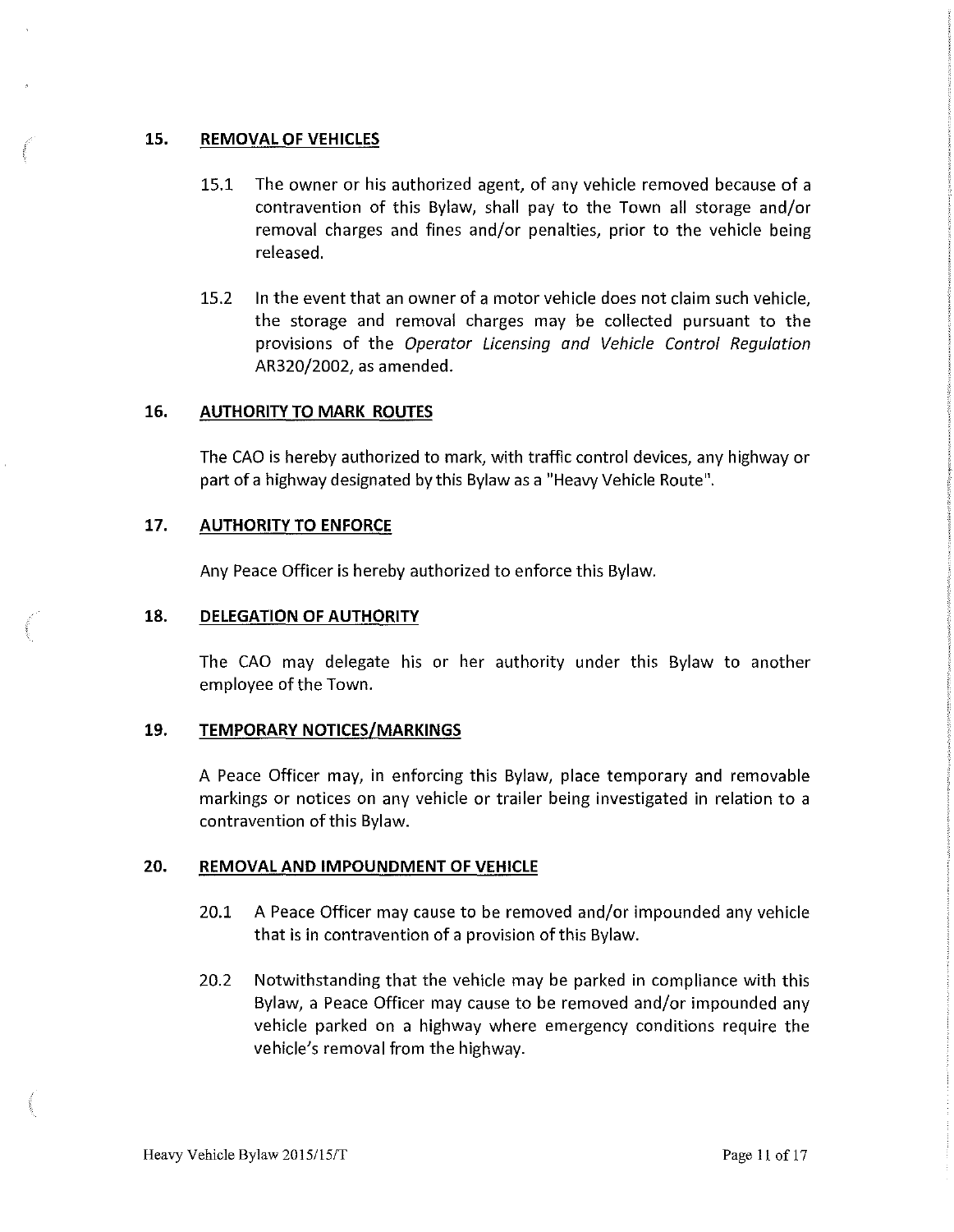- 20.3 A Peace Officer shall notify the owner of a vehicle in the event of the vehicle's removal in accordance with section 20.1 or 20.2.
- 20.4 Any vehicle removed under section 20.1 or 20.2 shall be delivered to an impound facility designated by the CAO, where it will remain impounded until claimed by the owner or his/her authorized agent, or in accordance with applicable provincial laws.
- 20.5 The owner or authorized agent of any vehicle removed and impounded as a result of a contravention of this Bylaw shall pay to the Town all storage and removal charges. Such charges shall be in addition to any fine or penalty imposed in respect of any such contravention.
- 20.6 In the event that an owner of a vehicle does not claim such vehicle, the storage and removal charges may be collected pursuant to the provisions of the Act.

## 21. **OFFENCES AND VIOLATION**

- 21.1 Any person who contravenes any provision of this Bylaw is guilty of an offence and is liable to:
	- a. payment of the penalty as set out in Schedule "B" hereto; or
	- b. for any offence for which there is no penalty specified, to a penalty of not less than one hundred (\$100.00) dollars and not more than ten thousand (\$10,000.00) dollars;

and in default of payment of any penalty, to imprisonment for up to six (6) months.

- 21.2 a. Where a Peace Officer has reasonable grounds to believe that any person has committed a breach or contravention of any provision of this Bylaw the Peace Officer may issue such persons a Violation Tag pursuant to this Bylaw, or Violation Tieckt, in accordance with the provisions of the *Provincial Offences Procedure Act,* R.S.A. 2000, Chapter P-34, and the regulations thereunder, or both.
	- b. In the case of an offence that is of a continuing nature, a contravention constitutes a separate offence in respect of each day, or part of a day, on which the offence continues and any person guilty of such an offence is liable to a fine in an amount not less than that established by the Bylaw for each such day.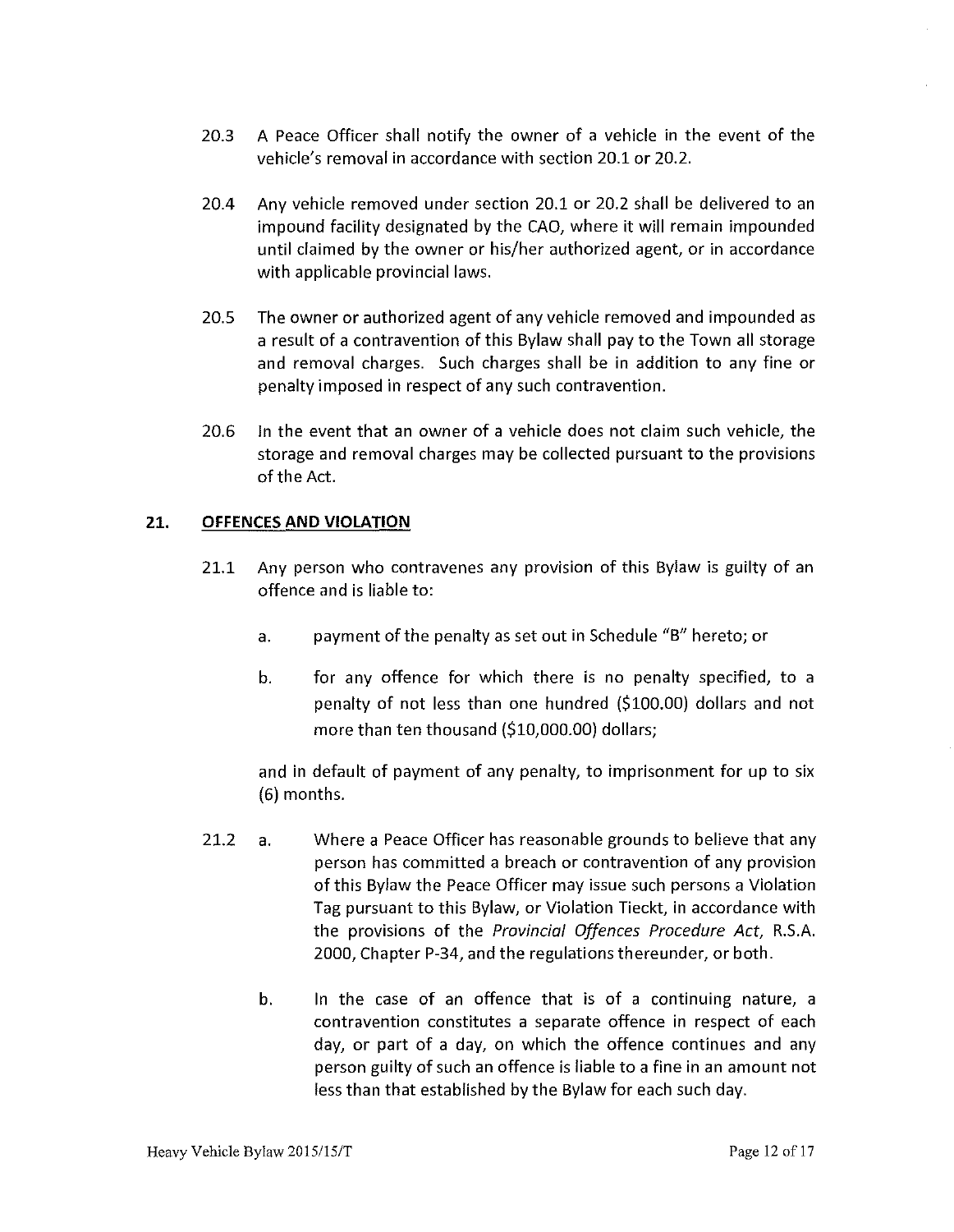- c. For the purposes of this Bylaw, an act or omission by an employee or agent of a person is deemed also to be an act or omission of the person if the act or omission occurred in the course of the employee's employment with the person, or in the course of the agent's exercising the powers of performing the duties on behalf of the person under their agency relationship.
- d. When a corporation commits an offense under this Bylaw, every principal, director, manager, employee or agent of the corporation who authorized the act or omission that constitutes the offense or assented to or acquiesced or participated in the act or omission that constitutes the offense is guilty of the offense whether or not the corporation has been prosecuted for the offense.
- e. If a partner in a partnership is guilty of an offense under this Bylaw, each partner in that partnership who authorized the act or omission that constitutes the offense or assented to or acquiesced or participated in the act or omission that constitutes the offense is guilty of the offense.
- f. The Violation Ticket or Violation Tag must specify the date of the offense, the time of the offense, the place where the offense occurred and the Section of the Bylaw which was contravened. If a Violation Tag is issued in respect of an offense, the Violation Tag must also specify the fine amount established by this Bylaw for the offense.

#### 22. **SERVICE OF A NOTICE OR VIOLATION TICKET OR BYLAW VIOLATION TAG**

- 22.1 A Violation Tag or Violation Ticket shall be deemed to be sufficiently served when it is:
	- a. served personally on the accused;
	- b. mailed to the address of the registered owner of the vehicle concerned or to the person concerned; or
	- a. attached to or left upon the vehicle allegedly involved in the offense.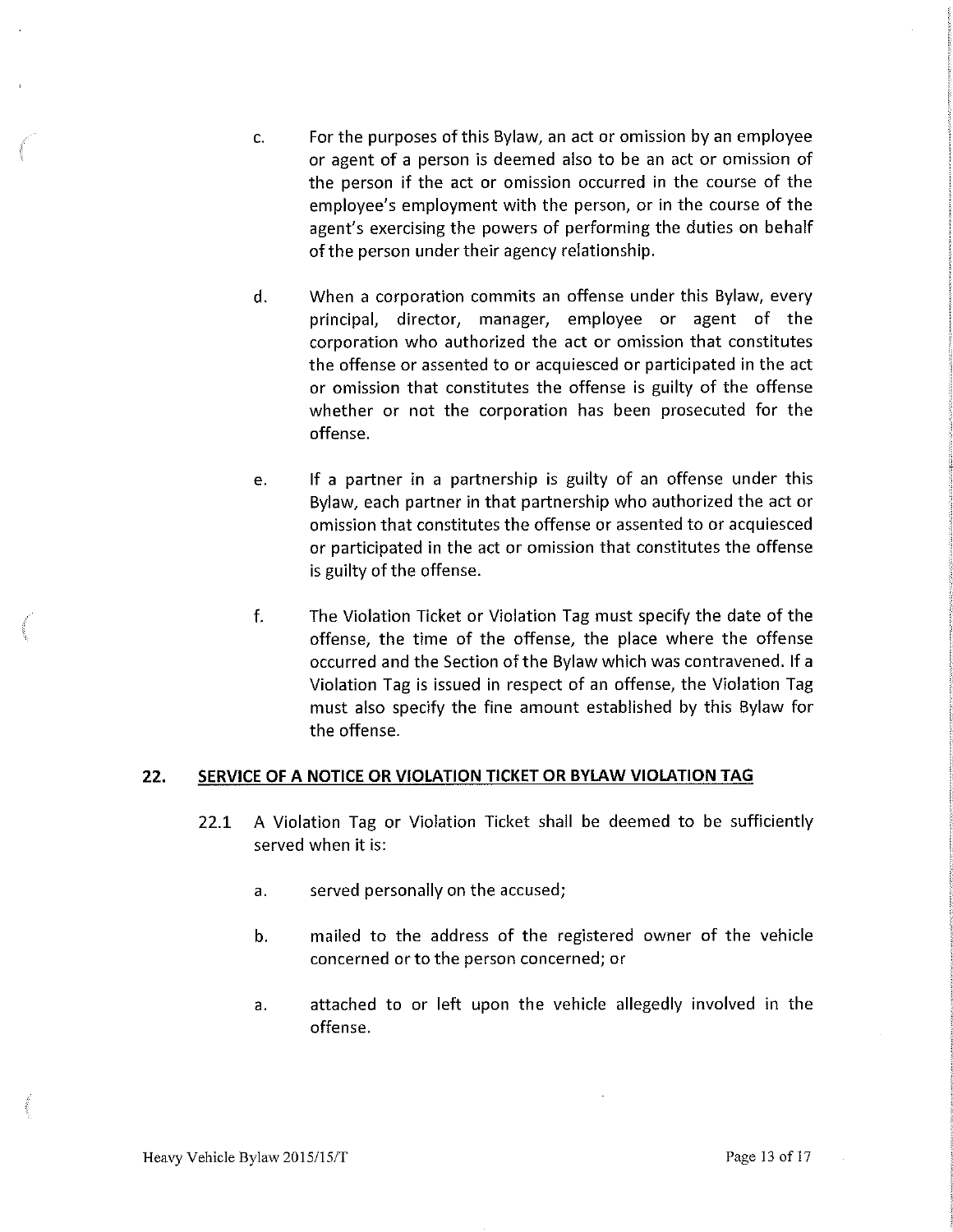## 23. **PAYMENT**

Upon production of a Violation Ticket or Violation Tag within fourteen (14) days from the date of service of such Ticket or Tag, together with the payment of the sum specified in the attached Schedule "B", to a person authorized by the Town to receive such payment, an official receipt for such payment shall be issued, and subject to the provisions of this section, such payment shall be accepted in lieu of prosecution.

## 24. **PENALTIES**

- 24.1 The specified penalty payable in respect of a contravention of a provision of this Bylaw is the amount shown in the attached Schedule "B" in respect of that provision.
- 24.2 Any person who contravenes any provision of this Bylaw is guilty of an offence and is liable on summary conviction to a fine of not more than ten thousand (\$10,000.00) dollars and in default of payment is liable to imprisonment for a term not exceeding six (6) months.
- 24.3 The levying and payment of any fine or the imprisonment for any period provided in this Bylaw shall not relieve a person from the necessity of paying any fees, charges or costs from which he is liable under the provisions of this Bylaw.

## **25. INTERPRETATION**

- 25.1 Words used in the singular include the plural and vice-versa.
- 25.2 When a word is used in the masculine or feminine it will refer to either gender.
- 25.3 Words used in the present tense include the other tenses and derivative forms.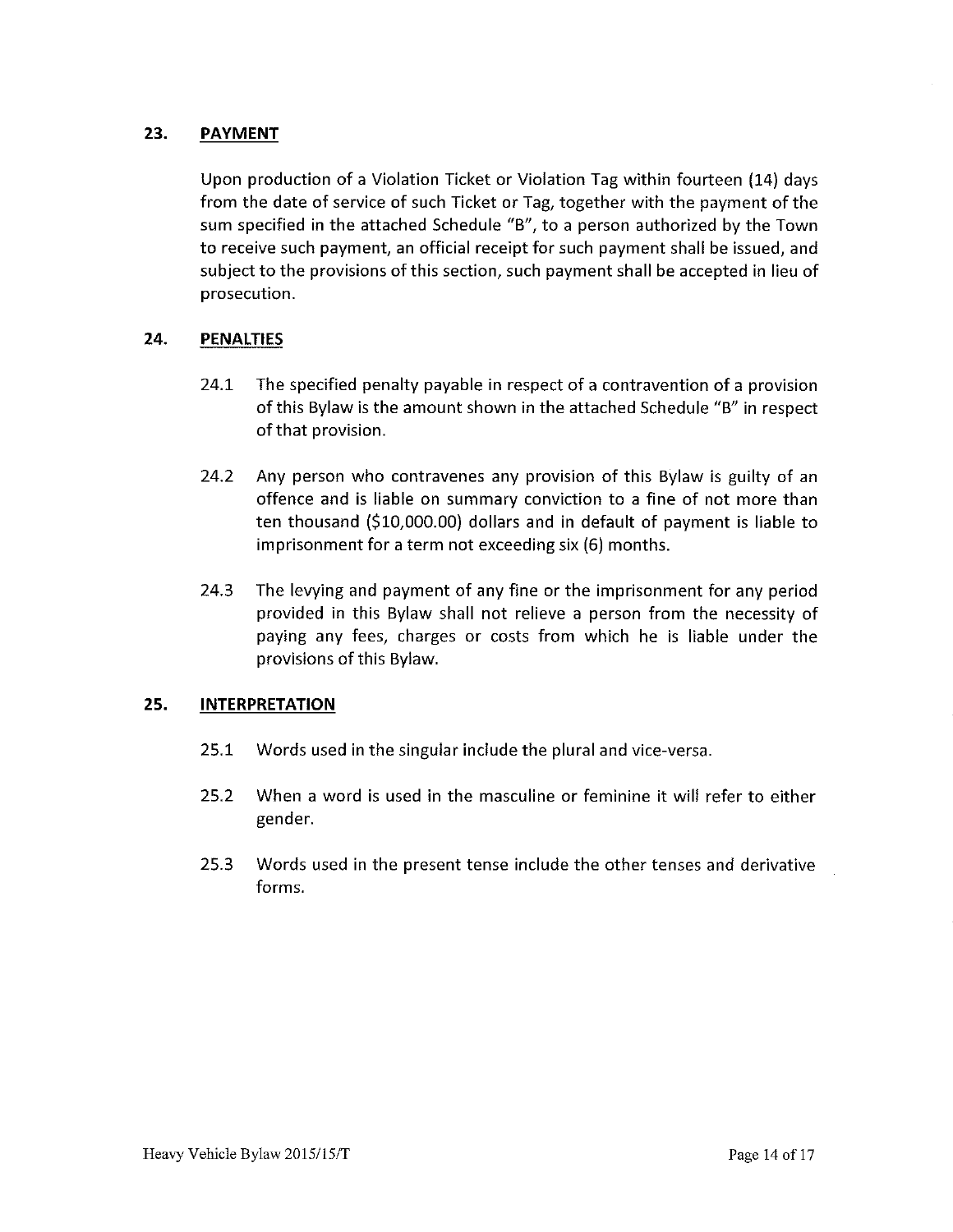#### 26. **SEVERABILITY**

If any provision of this Bylaw is held be invalid by a court of competent jurisdiction, that decision will not affect the validity of the remaining provisions of the Bylaw.

THAT this Bylaw shall rescind Part 3 and Schedules I, II and II(A) of Bylaw No. 2000-09 of the Town of Drayton Valley, and shall have force and come into effect from and after the date of third reading thereof.

READ A FIRST TIME THIS 20TH DAY OF APRIL, 2016, A. D.

READ A FIRST TIME THIS 20"" DAY OF APRIL, 2016, A. D.<br>READ A SECOND TIME THIS  $\cdot$ 1<sup>8</sup> DAY OF <u>Qune</u> , 2016, A. D.  $READ A$  THIRD AND FINAL TIME THIS  $\frac{18t}{2}$  DAY OF  $Q$  and  $Q$   $\ldots$ , 2016, A. D. **MAYOR** Acting CAO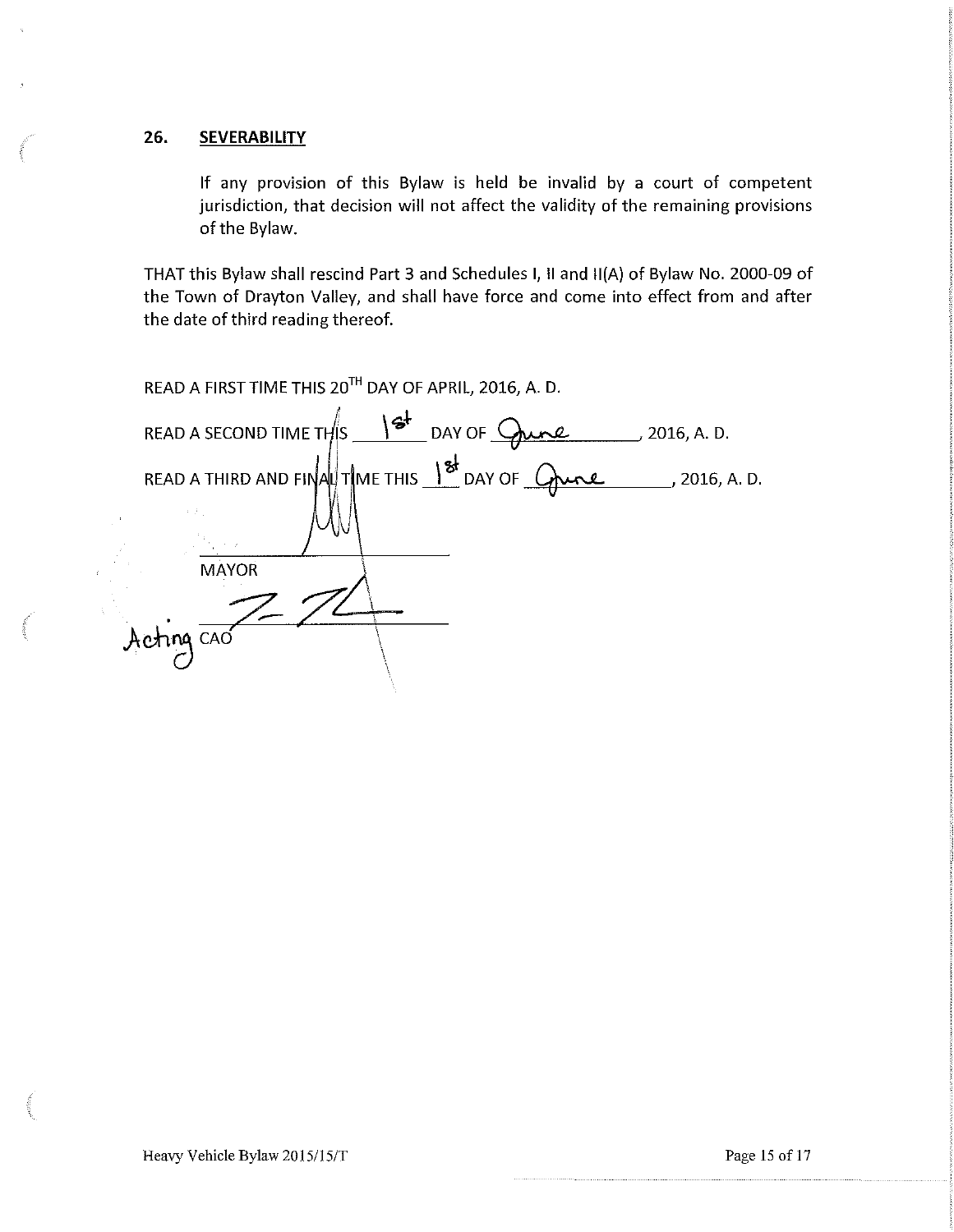## **SCHEDULE "A" HEAVY TRUCK ROUTE NORTH - SOUTH TRUCK ROUTES**

**FROM** 

**TO** 

| 50 STREET                         | HIGHWAY 22 SOUTH                      | HIGHWAY 22 NORTH       |
|-----------------------------------|---------------------------------------|------------------------|
| 54 STREET                         | 50 AVENUE                             | INDUSTRIAL ROAD        |
| 55 STREET                         | <b>49 AVENUE</b>                      | 50 AVENUE              |
| 55 STRFFT                         | INDUSTRIAL ROAD                       | NORTH CUL-DE-SAC       |
| 55 A STREET                       | 53 AVENUE                             | <b>INDUSTRIAL ROAD</b> |
| 55 A STREET                       | <b>53 AVENUE</b>                      | SOUTH CUL-DE-SAC       |
| 56 STREET                         | <b>49 AVENUE</b>                      | 50 AVENUE              |
| 57 STREET                         | <b>49 AVENUE</b>                      | 50 AVENUE              |
| 58 STREET                         | 49 AVENUE                             | 50 AVENUE              |
| 60 STREET                         | <b>34 AVENUE</b>                      | <b>NORTH DEAD END</b>  |
| 61 STREET                         | 50 AVENUE                             | 52 AVENUE              |
| 62 STREET                         | 50 AVENUE                             | <b>NORTH BOUNDARY</b>  |
| 62 STREET                         | 50 AVENUE<br><b>Contract Contract</b> | <b>SOUTH BOUNDARY</b>  |
| POWER CENTRE BOULEVARD HIGHWAY 22 | 62 STREET                             |                        |

## **EAST- WEST TRUCK ROUTES**

50 AVENUE RING ROAD 34AVENUE 50 STREET BROUGHAM DRIVE 50 STREET 49 AVENUE 55 STREET 52 AVENUE 61 STREET 53 AVENUE 54 STREET INDUSTRIAL ROAD 50 STREET JUBILEE AVENUE INDUSTRIAL ROAD 56 AVENUE 50 STREET

62 STREET WEST DEAD END 34AVENUE 58 STREET 62 STREET SO AVENUE 50 AVENUE HIGHWAY 22 55 STREET